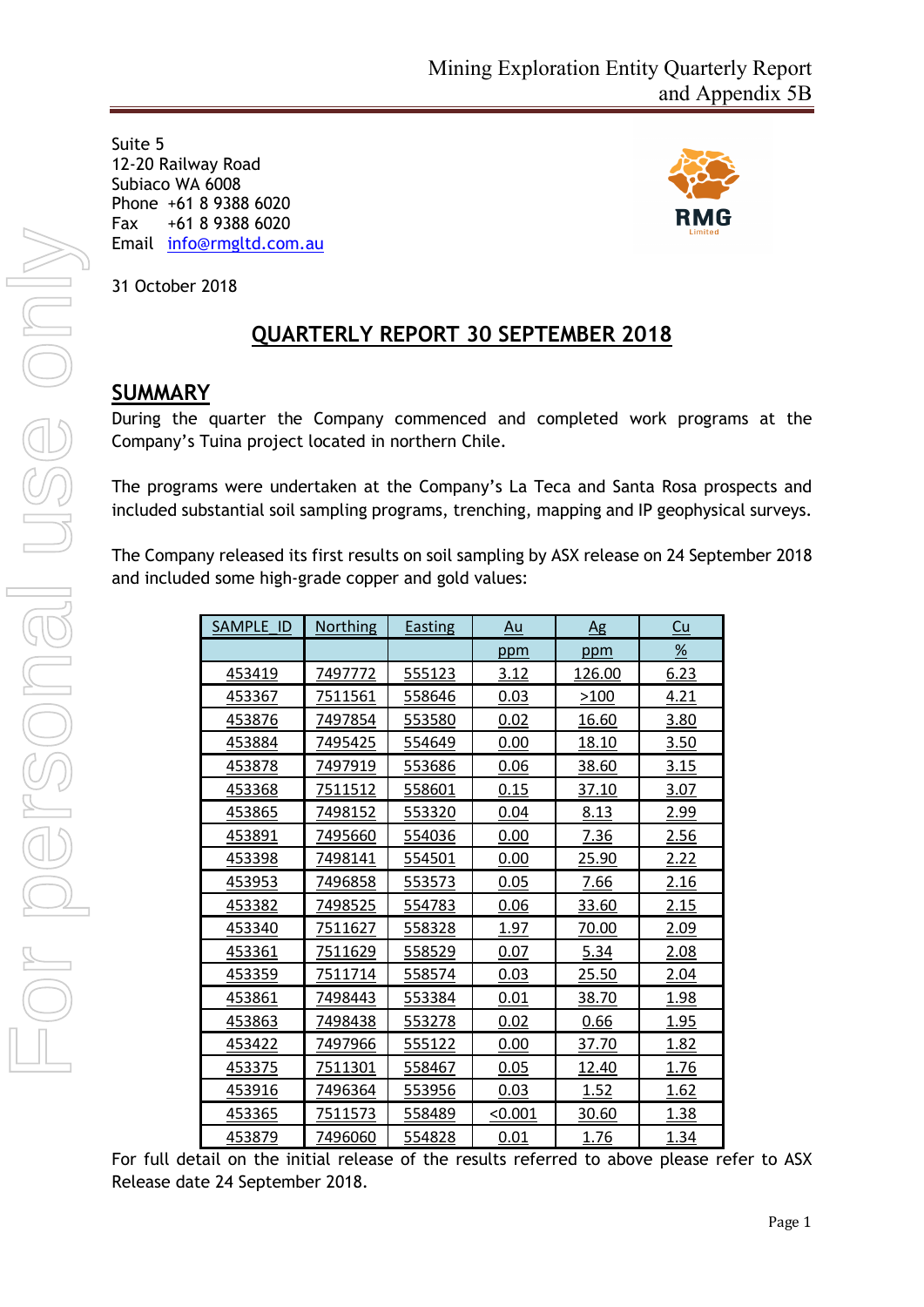The programs are designed to provide valid targets for follow up drilling programs. The Company will be making a release on complete results from the soil sampling programs imminently.

### **Corporate and Finance**

The Company has the equivalent of AU\$91,822 in cash and bank deposits at the end of the quarter. The Company is in discussion with several parties to raise further capital for future work programs and working capital.

Annexure 1 below is a list of the tenements held or under application by the Company in compliance with LR 5.3.3.

#### Ends

For further information please contact:

| Mr. John Zee | +61 3 9600 0082 | Mr. Robert Kirtlan | +61 8 9388 6020 |
|--------------|-----------------|--------------------|-----------------|
| Director     |                 | Director           |                 |

#### **About RMG Limited**

RMG is a gold, copper and base metals exploration and resource development company with its principal project in Chile. RMG owns a 100% interest in over 100 sq.km of the Tuina Project which in located in the prolific copper producing northern region of Chile. The project is surrounded by major copper producing mined such as Chuqicamate ,Spence , Sierra Gorda and others

#### **Competent Persons Statement for the Exploration Results in this Release Report**

The information in this report that relates to Exploration Results is based on information compiled by Dr Yingting (Tony) Guo a Competent Person who is a QPM of the Mining and Metallurgical Society of America a Recognised Professional Organisation in accordance with JORC 2012. Dr Guo has sufficient experience that is relevant to the style of mineralisation and type of deposit under consideration and to the Australasian Code for Reporting of Exploration Results, Mineral Resources and Ore Reserves( the "JORC Code 2012"). Dr Guo is employed by C2 Mining International Corporation, an advisor to the Company. Mr Guo consents to the inclusion in the quarterly report of the matters based on his information in the form and context in which it appears.

#### **Previously Reported Results**

There is information in this report relating to exploration results which were previously announced on 24 September 2018. Other than as disclosed in this announcement, the Company confirms it is not aware of any new information or data that materially affects the information included in the original market announcements.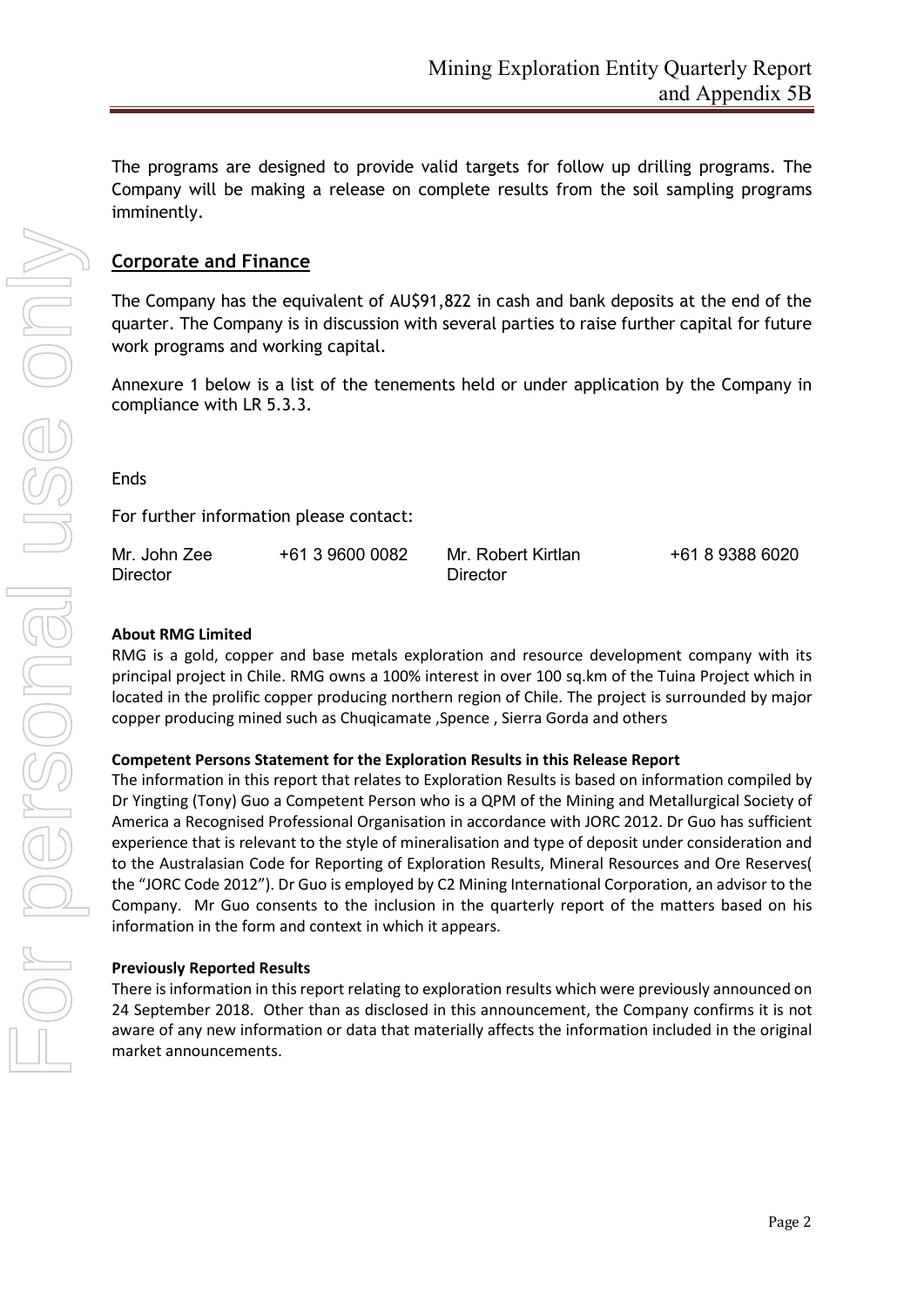

**Location of Tuina Project in Chile**



**View of Chuquicamata Mine dumps from Tuina**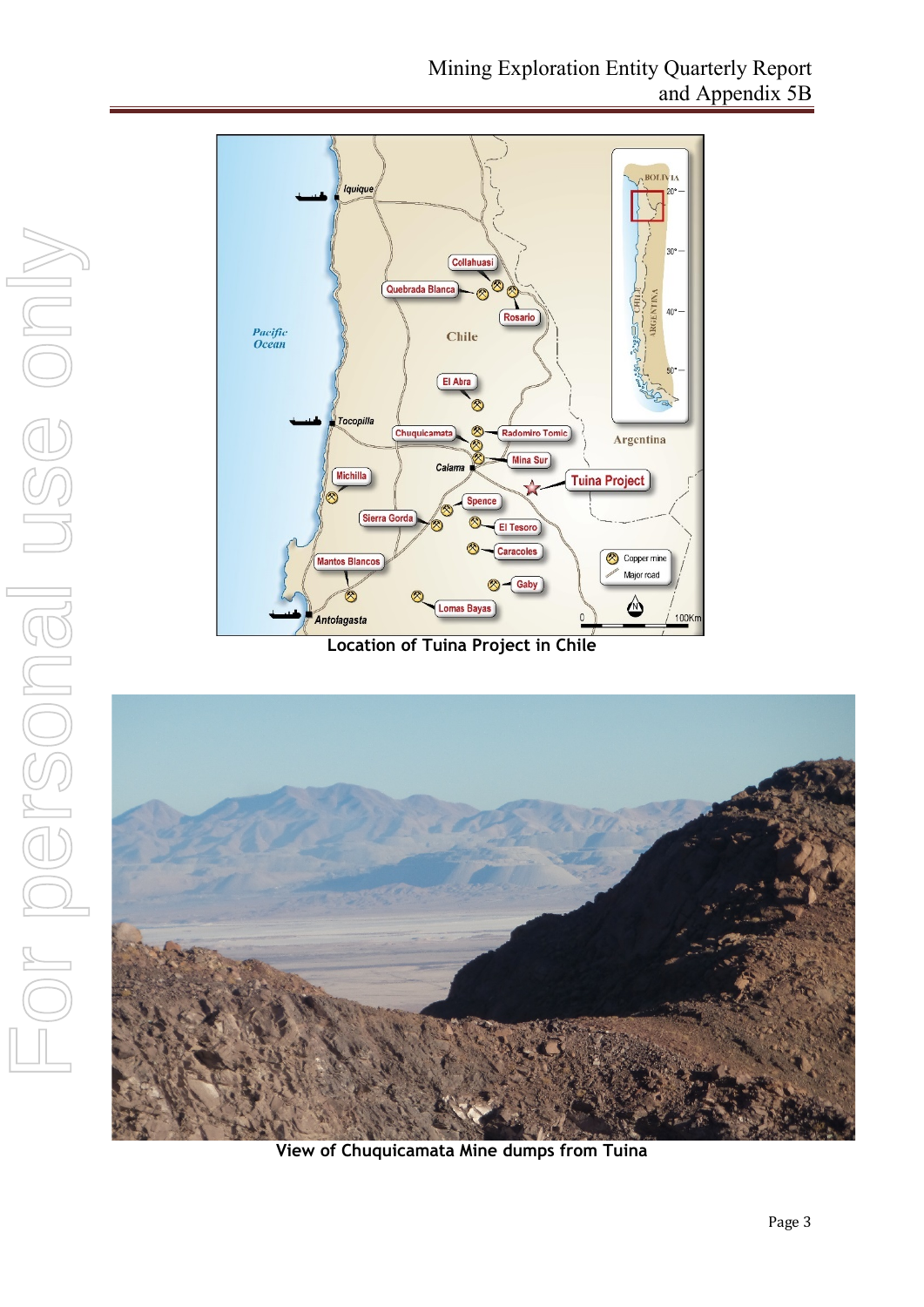#### ANNEXURE ONE – LR 5.3.3

| Country          | <b>Name</b>        | Holder           | Interest at<br>beginning of | Interest at the<br>end of the quarter |
|------------------|--------------------|------------------|-----------------------------|---------------------------------------|
|                  |                    |                  | quarter                     |                                       |
| Chile, Region II | Vicuna             | Minera Tunia SpA | 100%                        | 100%                                  |
| Chile, Region II | Guanaco            | Minera Tunia SpA | 100%                        | 100%                                  |
| Chile, Region II | Santa Rosa         | Minera Tunia SpA | 100%                        | 100%                                  |
| Chile, Region II | La Teca 1          | Minera Tunia SpA | 100%                        | 100%                                  |
| Chile, Region II | La Teca 2          | Minera Tunia SpA | 100%                        | 100%                                  |
| Chile, Region II | La Teca 3          | Minera Tunia SpA | 100%                        | 100%                                  |
| Chile, Region II | La Teca 4          | Minera Tunia SpA | 100%                        | 100%                                  |
| Chile, Region II | La Teca 5          | Minera Tunia SpA | 100%                        | 100%                                  |
| Chile, Region II | La Teca 6          | Minera Tunia SpA | 100%                        | 100%                                  |
| Chile, Region II | Tuina 1            | Minera Tunia SpA | 100%                        | 100%                                  |
| Chile, Region II | Tuina 2            | Minera Tunia SpA | 100%                        | 100%                                  |
| Chile, Region II | Tuina 4            | Minera Tunia SpA | 100%                        | 100%                                  |
| Chile, Region II | Tuina 6            | Minera Tunia SpA | 100%                        | 100%                                  |
| Chile, Region II | Matias 2           | Minera Tunia SpA | 100%                        | 100%                                  |
| Chile, Region II | Esta 1             | Minera Tunia SpA | 100%                        | 100%                                  |
| Chile, Region II | Esta 2             | Minera Tunia SpA | 100%                        | 100%                                  |
| Chile, Region II | Esta Otra 2        | Minera Tunia SpA | 100%                        | 100%                                  |
| Chile, Region II | Ester              | Minera Tunia SpA | 100%                        | 100%                                  |
| Chile, Region II | Tuina 3            | Minera Tunia SpA | 100%                        | 100%                                  |
| Chile, Region II | Rosa Ester         | Minera Tunia SpA | 100%                        | 100%                                  |
| Chile, Region II | Paula              | Minera Tunia SpA | 100%                        | 100%                                  |
| Chile, Region II | Rio Seco 1         | Minera Tunia SpA | 100%                        | 100%                                  |
| Chile, Region II | Rio Seco 2         | Minera Tunia SpA | 100%                        | 100%                                  |
| Chile, Region II | Rio Seco 3         | Minera Tunia SpA | 100%                        | 100%                                  |
| Chile, Region II | Rio Seco 4         | Minera Tunia SpA | 100%                        | 100%                                  |
| Chile, Region II | <b>Barriales 1</b> | Minera Tunia SpA | 100%                        | 100%                                  |
| Chile, Region II | <b>Barriales 2</b> | Minera Tunia SpA | 100%                        | 100%                                  |
| Chile, Region II | Quimal 1           | Minera Tunia SpA | 100%                        | 100%                                  |
| Chile, Region II | Quimal 2           | Minera Tunia SpA | 100%                        | 100%                                  |
| Chile, Region II | Quimal 3           | Minera Tunia SpA | 100%                        | 100%                                  |
| Chile, Region II | Soren 7            | Minera Tunia SpA | 100%                        | 100%                                  |
| Chile, Region II | Oliver 5           | Minera Tunia SpA | 100%                        | 100%                                  |
| Chile, Region II | Noah 6             | Minera Tunia SpA | 100%                        | 100%                                  |
| Chile, Region II | Agnes 8            | Minera Tunia SpA | 100%                        | 100%                                  |
| Chile, Region II | Matias 4           | Minera Tunia SpA | 100%                        | 100%                                  |
| Chile, Region II | Molly 11           | Minera Tunia SpA | 100%                        | 100%                                  |
| Chile, Region II | Lotte 2            | Minera Tunia SpA | 100%                        | 100%                                  |
| Chile, Region II | Lisa 4             | Minera Tunia SpA | 100%                        | 100%                                  |
| Chile, Region II | Kenny 9            | Minera Tunia SpA | 100%                        | 100%                                  |
| Chile, Region II | Julie 1            | Minera Tunia SpA | 100%                        | 100%                                  |
| Chile, Region II | Greg 3             | Minera Tunia SpA | 100%                        | 100%                                  |
| Chile, Region II | Hannah 10          | Minera Tunia SpA | 100%                        | 100%                                  |
| Chile, Region II | Alejandro 1        | Minera Tunia SpA | 100%                        | 100%                                  |
| Chile, Region II | La Teca 7          | Minera Tunia SpA | 100%                        | 100%                                  |
| Chile, Region II | Mariana 1          | Minera Tunia SpA | 100%                        | 100%                                  |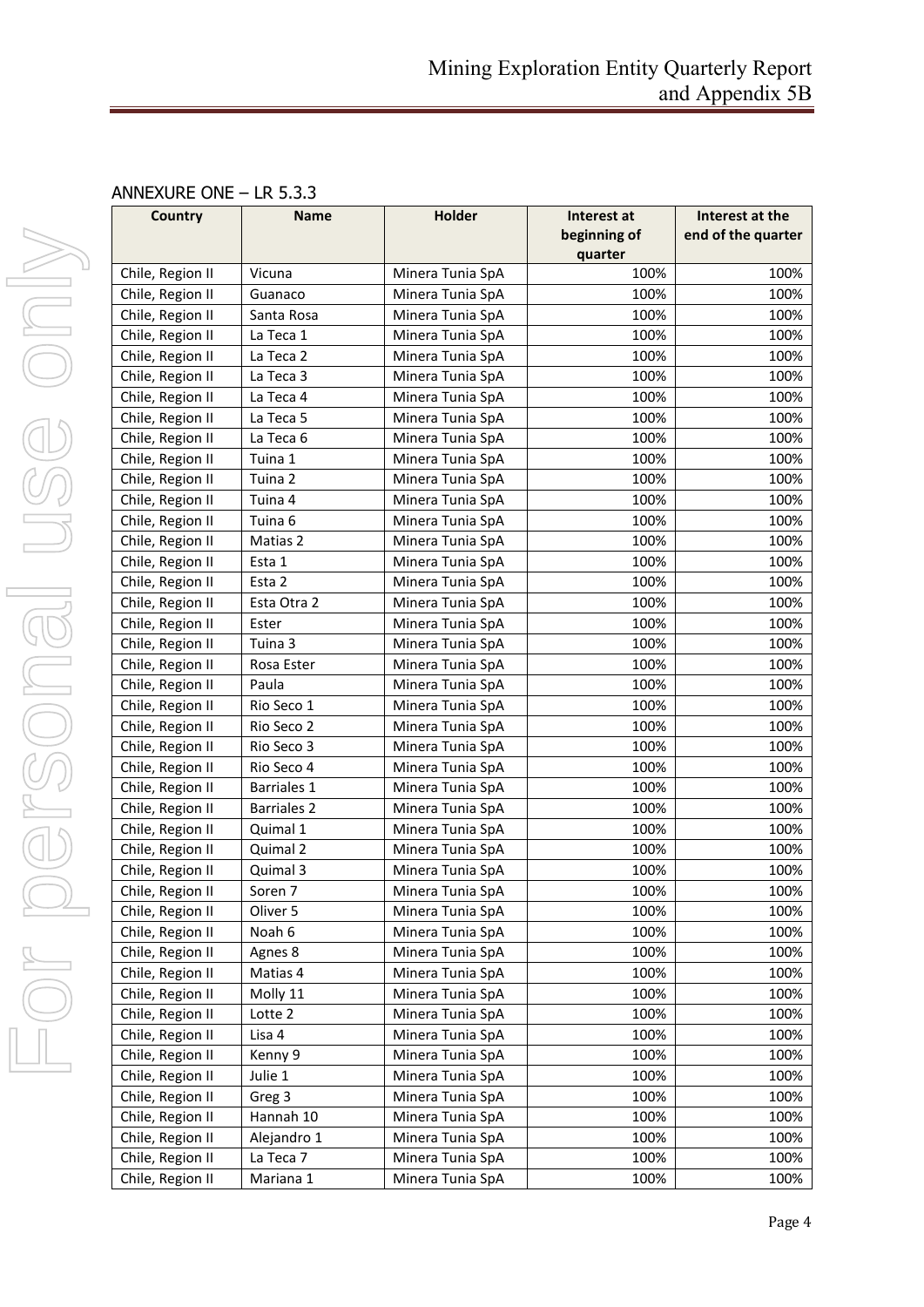| Country          | <b>Name</b>  | Holder           | Interest at<br>beginning of<br>quarter | Interest at the<br>end of the quarter |
|------------------|--------------|------------------|----------------------------------------|---------------------------------------|
|                  |              |                  |                                        |                                       |
| Chile, Region II | Suerte       | Minera Tunia SpA | 100%                                   | 100%                                  |
| Chile, Region II | Esta Otra 1  | Minera Tunia SpA | 100%                                   | 100%                                  |
| Chile, Region II | Peter 1      | Minera Tunia SpA | 100%                                   | 100%                                  |
| Chile, Region II | Mayo 4       | Minera Tunia SpA | 100%                                   | 100%                                  |
| Chile, Region II | Mayo 5       | Minera Tunia SpA | 100%                                   | 100%                                  |
| Chile, Region II | Mayo 6       | Minera Tunia SpA | 100%                                   | 100%                                  |
| Chile, Region II | Mayo 7       | Minera Tunia SpA | 100%                                   | 100%                                  |
| Chile, Region II | Santa Rosa 2 | Minera Tunia SpA | 100%                                   | 100%                                  |
| Chile, Region II | Abril 1      | Minera Tunia SpA | 100%                                   | 100%                                  |
| Chile, Region II | Abril 2      | Minera Tunia SpA | 100%                                   | 100%                                  |
| Chile, Region II | Abril 3      | Minera Tunia SpA | 100%                                   | 100%                                  |
| Chile, Region II | Abril 4      | Minera Tunia SpA | 100%                                   | 100%                                  |
| Chile, Region II | Abril 5      | Minera Tunia SpA | 100%                                   | 100%                                  |
| Chile, Region II | Abril 6      | Minera Tunia SpA | 100%                                   | 100%                                  |
| Chile, Region II | Febrero 1    | Minera Tunia SpA | 100%                                   | 100%                                  |
| Chile, Region II | Febrero 2    | Minera Tunia SpA | 100%                                   | 100%                                  |
| Chile, Region II | Febrero 3    | Minera Tunia SpA | 100%                                   | 100%                                  |
| Chile, Region II | Febrero 4    | Minera Tunia SpA | 100%                                   | 100%                                  |
| Chile, Region II | Febrero 5    | Minera Tunia SpA | 100%                                   | 100%                                  |
| Chile, Region II | Febrero 6    | Minera Tunia SpA | 100%                                   | 100%                                  |
| Chile, Region II | Febrero 7    | Minera Tunia SpA | 100%                                   | 100%                                  |
| Chile, Region II | Marzo 1      | Minera Tunia SpA | 100%                                   | 100%                                  |
| Chile, Region II | Marzo 2      | Minera Tunia SpA | 100%                                   | 100%                                  |
| Chile, Region II | Marzo 3      | Minera Tunia SpA | 100%                                   | 100%                                  |
| Chile, Region II | Marzo 4      | Minera Tunia SpA | 100%                                   | 100%                                  |
| Chile, Region II | Marzo 5      | Minera Tunia SpA | 100%                                   | 100%                                  |
| Chile, Region II | Marzo 6      | Minera Tunia SpA | 100%                                   | 100%                                  |
| Chile, Region II | Marzo 7      | Minera Tunia SpA | 100%                                   | 100%                                  |
| Chile, Region II | Marzo 8      | Minera Tunia SpA | 100%                                   | 100%                                  |
| Chile, Region II | Marzo 9      | Minera Tunia SpA | 100%                                   | 100%                                  |
| Chile, Region II | Marzo 10     | Minera Tunia SpA | 100%                                   | 100%                                  |
| Chile, Region II | Marzo 11     | Minera Tunia SpA | 100%                                   | 100%                                  |
| Chile, Region II | Marzo 12     | Minera Tunia SpA | 100%                                   | 100%                                  |
| Chile, Region II | Marzo 13     | Minera Tunia SpA | 100%                                   | 100%                                  |
| Chile, Region II | Marzo 14     | Minera Tunia SpA | 100%                                   | 100%                                  |
| Chile, Region II | Marzo 15     | Minera Tunia SpA | 100%                                   | 100%                                  |
| Chile, Region II | Marzo 16     | Minera Tunia SpA | 100%                                   | 100%                                  |
| Chile, Region II | Marzo 17     | Minera Tunia SpA | 100%                                   | 100%                                  |
| Chile, Region II | Marzo 18     | Minera Tunia SpA | 100%                                   | 100%                                  |
| Chile, Region II | Marzo 19     | Minera Tunia SpA | 100%                                   | 100%                                  |
| Chile, Region II | Marzo 20     | Minera Tunia SpA | 100%                                   | 100%                                  |
| Chile, Region II | Marzo 21     | Minera Tunia SpA | 100%                                   | 100%                                  |
| Chile, Region II | Junio 1      | Minera Tunia SpA | 100%                                   | 100%                                  |
| Chile, Region II | Rob 1        | Minera Tunia SpA | 100%                                   | 100%                                  |
| Chile, Region II | Andrew 1     | Minera Tunia SpA | 100%                                   | 100%                                  |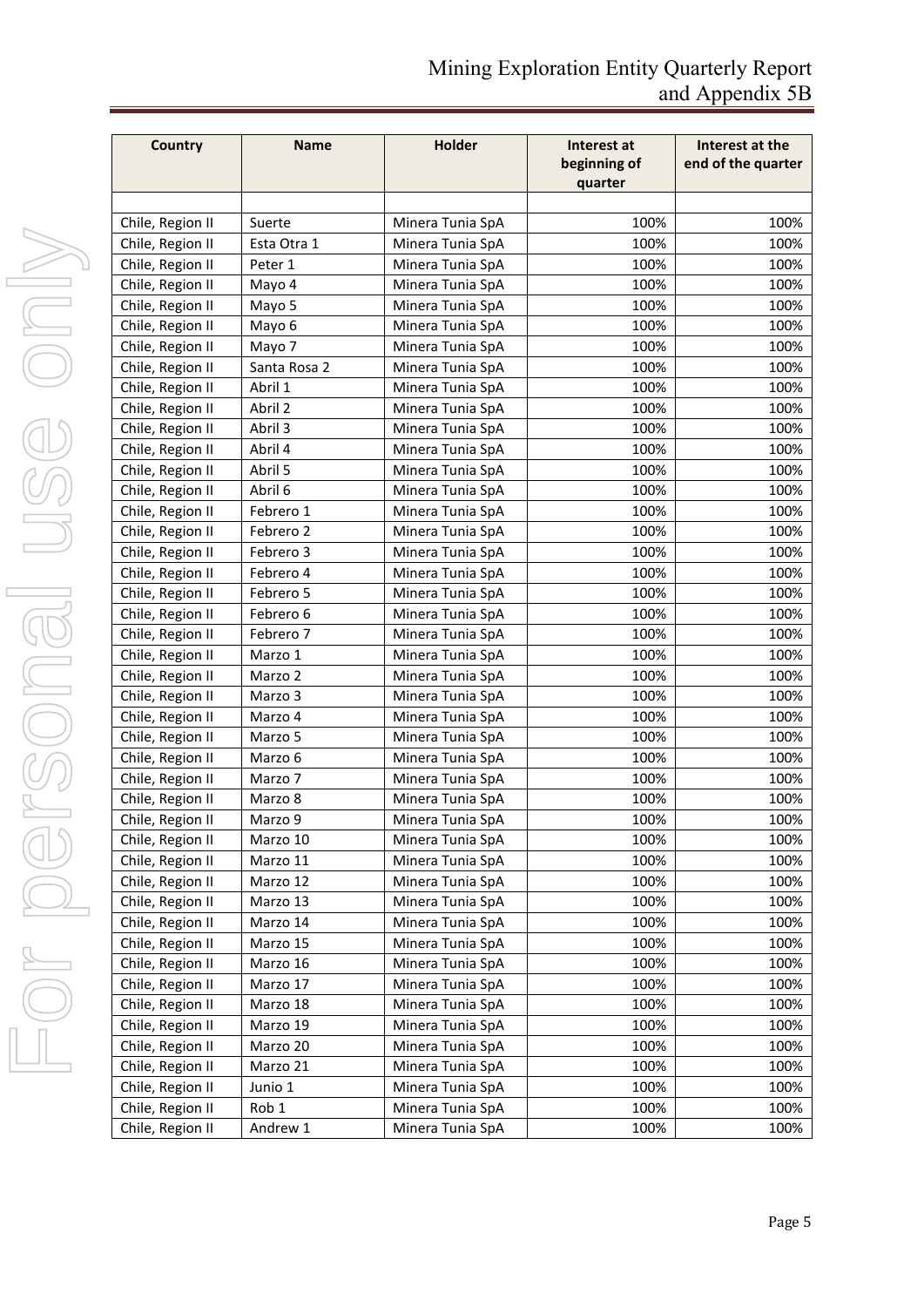*+Rule 5.5*

# **Appendix 5B**

# **Mining exploration entity and oil and gas exploration entity quarterly report**

Introduced 01/07/96 Origin Appendix 8 Amended 01/07/97, 01/07/98, 30/09/01, 01/06/10, 17/12/10, 01/05/13, 01/09/16

#### **Name of entity**

RMG LIMITED

**ABN Quarter ended ("current quarter")**

51 065 832 377 30 September 2018

|     | <b>Consolidated statement of cash flows</b>       | <b>Current quarter</b><br>\$A'000 | Year to date<br>$(3$ months)<br>\$A'000 |
|-----|---------------------------------------------------|-----------------------------------|-----------------------------------------|
| 1.  | Cash flows from operating activities              |                                   |                                         |
| 1.1 | Receipts from customers                           |                                   |                                         |
| 1.2 | Payments for                                      |                                   |                                         |
|     | exploration & evaluation<br>(a)                   | (334)                             | (334)                                   |
|     | development<br>(b)                                |                                   |                                         |
|     | production<br>(c)                                 |                                   |                                         |
|     | staff costs<br>(d)                                |                                   |                                         |
|     | administration and corporate costs<br>(e)         | (387)                             | (387)                                   |
| 1.3 | Dividends received (see note 3)                   |                                   |                                         |
| 1.4 | Interest received                                 |                                   |                                         |
| 1.5 | Interest and other costs of finance paid          | (12)                              | (12)                                    |
| 1.6 | Income taxes paid                                 |                                   |                                         |
| 1.7 | Research and development refunds                  |                                   |                                         |
| 1.8 | Other (provide details if material)               |                                   |                                         |
| 1.9 | Net cash from / (used in) operating<br>activities | (733)                             | (733)                                   |

|     | Cash flows from investing activities |
|-----|--------------------------------------|
| 2.1 | Payments to acquire:                 |
| (a) | property, plant and equipment        |
| (b) | tenements (see item 10)              |
| (C) | investments                          |
| (d) | other non-current assets             |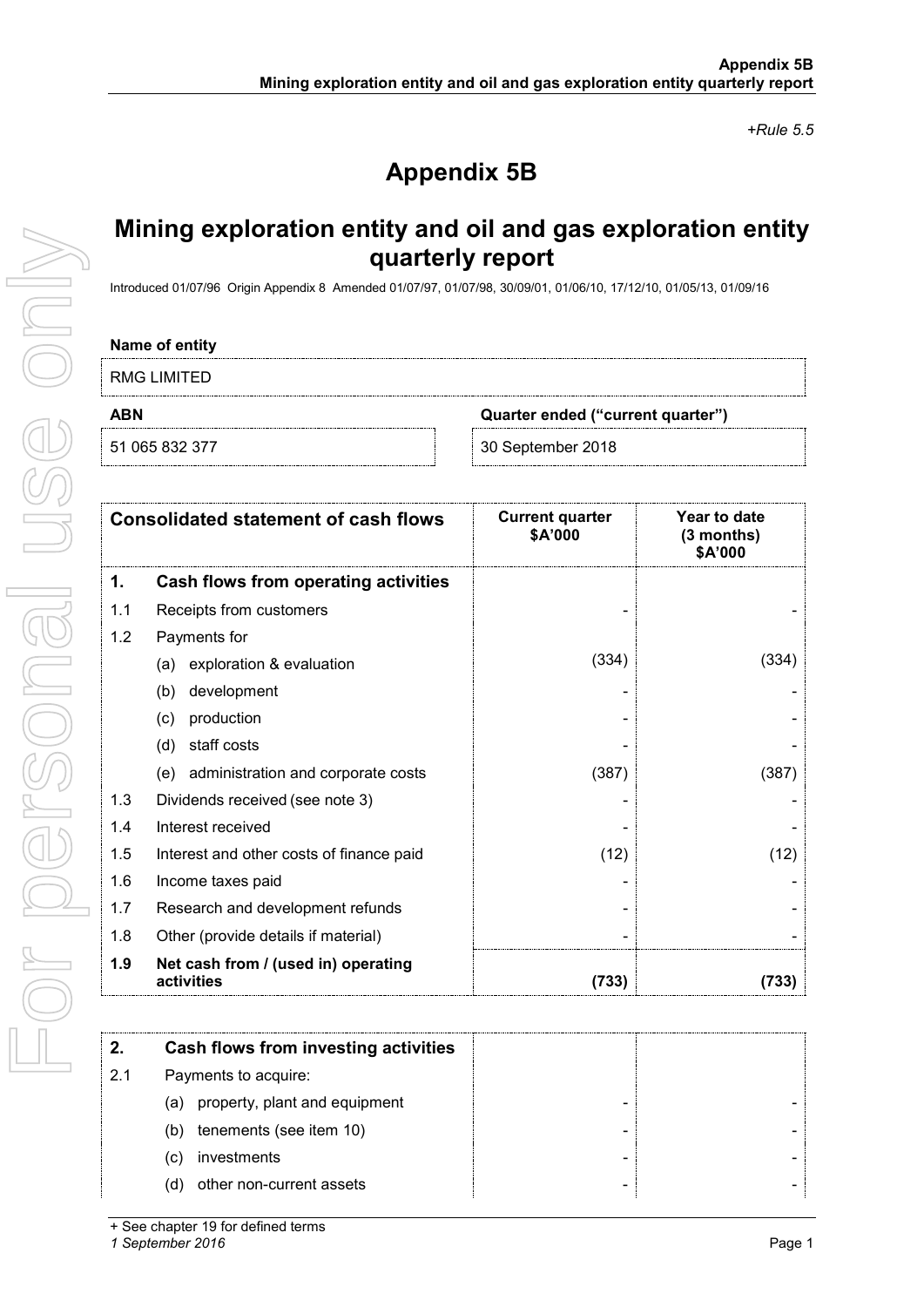|     | <b>Consolidated statement of cash flows</b>       | <b>Current quarter</b><br><b>\$A'000</b> | Year to date<br>$(3$ months)<br>\$A'000 |
|-----|---------------------------------------------------|------------------------------------------|-----------------------------------------|
| 2.2 | Proceeds from the disposal of:                    |                                          |                                         |
|     | property, plant and equipment<br>(a)              |                                          |                                         |
|     | tenements (see item 10)<br>(b)                    |                                          |                                         |
|     | investments<br>(C)                                |                                          |                                         |
|     | other non-current assets<br>(d)                   |                                          |                                         |
| 2.3 | Cash flows from loans to other entities           |                                          |                                         |
| 2.4 | Dividends received (see note 3)                   |                                          |                                         |
| 2.5 | Other (provide details if material)               |                                          |                                         |
| 2.6 | Net cash from / (used in) investing<br>activities |                                          |                                         |

| 3.   | Cash flows from financing activities                                           |     |     |
|------|--------------------------------------------------------------------------------|-----|-----|
| 3.1  | Proceeds from issues of shares                                                 |     |     |
| 3.2  | Proceeds from issue of convertible notes                                       | 655 | 655 |
| 3.3  | Proceeds from exercise of share options                                        |     |     |
| 3.4  | Transaction costs related to issues of<br>shares, convertible notes or options |     |     |
| 3.5  | Proceeds from borrowings                                                       |     |     |
| 3.6  | Repayment of borrowings                                                        |     |     |
| 3.7  | Transaction costs related to loans and<br>borrowings                           |     |     |
| 3.8  | Dividends paid                                                                 |     |     |
| 3.9  | Other (provide details if material)                                            |     |     |
| 3.10 | Net cash from / (used in) financing<br>activities                              | 655 | 655 |

| 4.  | Net increase / (decrease) in cash and<br>cash equivalents for the period |       |     |
|-----|--------------------------------------------------------------------------|-------|-----|
| 4.1 | Cash and cash equivalents at beginning of<br>period                      | 170   | 170 |
| 4.2 | Net cash from / (used in) operating<br>activities (item 1.9 above)       | (733) | 733 |
| 4.3 | Net cash from / (used in) investing activities<br>(item 2.6 above)       |       |     |
| 4.4 | Net cash from / (used in) financing activities<br>item 3.10 above)       | 655   | 655 |
| 4.5 | Effect of movement in exchange rates on<br>cash held                     |       |     |
| 4.6 | Cash and cash equivalents at end of<br>period                            | 92    |     |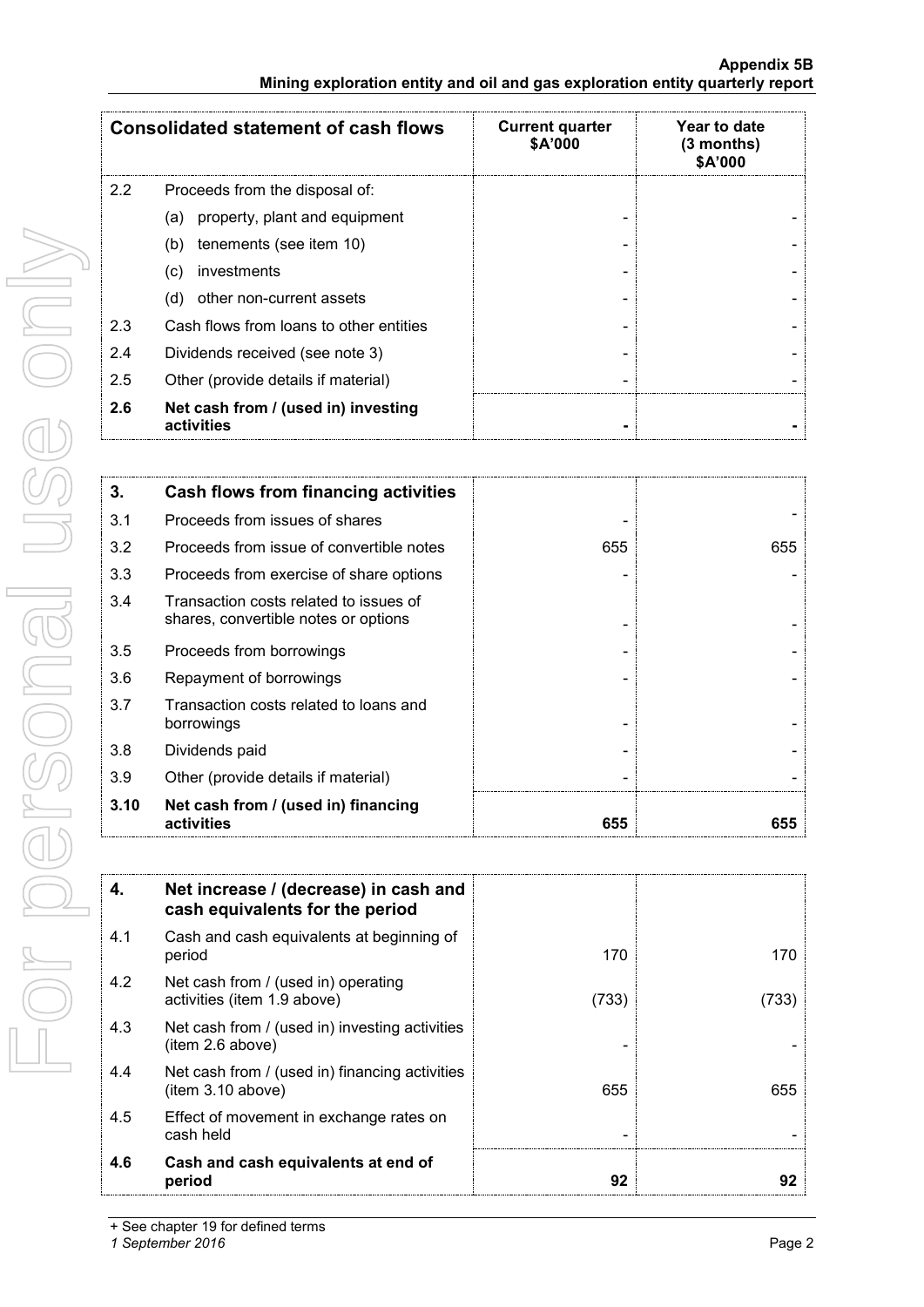| 5.  | Reconciliation of cash and cash<br>equivalents<br>at the end of the quarter (as shown in the<br>consolidated statement of cash flows) to the<br>related items in the accounts | <b>Current quarter</b><br>\$A'000 | <b>Previous quarter</b><br>\$A'000 |
|-----|-------------------------------------------------------------------------------------------------------------------------------------------------------------------------------|-----------------------------------|------------------------------------|
| 5.1 | <b>Bank balances</b>                                                                                                                                                          | 92                                | 170                                |
| 5.2 | Call deposits                                                                                                                                                                 |                                   |                                    |
| 5.3 | <b>Bank overdrafts</b>                                                                                                                                                        |                                   |                                    |
| 5.4 | Other (provide details)                                                                                                                                                       |                                   |                                    |
| 5.5 | Cash and cash equivalents at end of<br>quarter (should equal item 4.6 above)                                                                                                  | 92                                |                                    |

| 6.  | Payments to directors of the entity and their associates                                                | <b>Current quarter</b><br><b>\$A'000</b> |
|-----|---------------------------------------------------------------------------------------------------------|------------------------------------------|
| 6.1 | Aggregate amount of payments to these parties included in item 1.2                                      | 49.                                      |
| 6.2 | Aggregate amount of cash flow from loans to these parties included<br>in item $2.3$                     |                                          |
| 6.3 | Include below any explanation necessary to understand the transactions included in<br>items 6.1 and 6.2 |                                          |

| 7. | Payments to related entities of the entity and their |
|----|------------------------------------------------------|
|    | associates                                           |

- 7.1 Aggregate amount of payments to these parties included in item 1.2
- 7.2 Aggregate amount of cash flow from loans to these parties included in item 2.3
- 7.3 Include below any explanation necessary to understand the transactions included in items 7.1 and 7.2

**Current quarter \$A'000**

-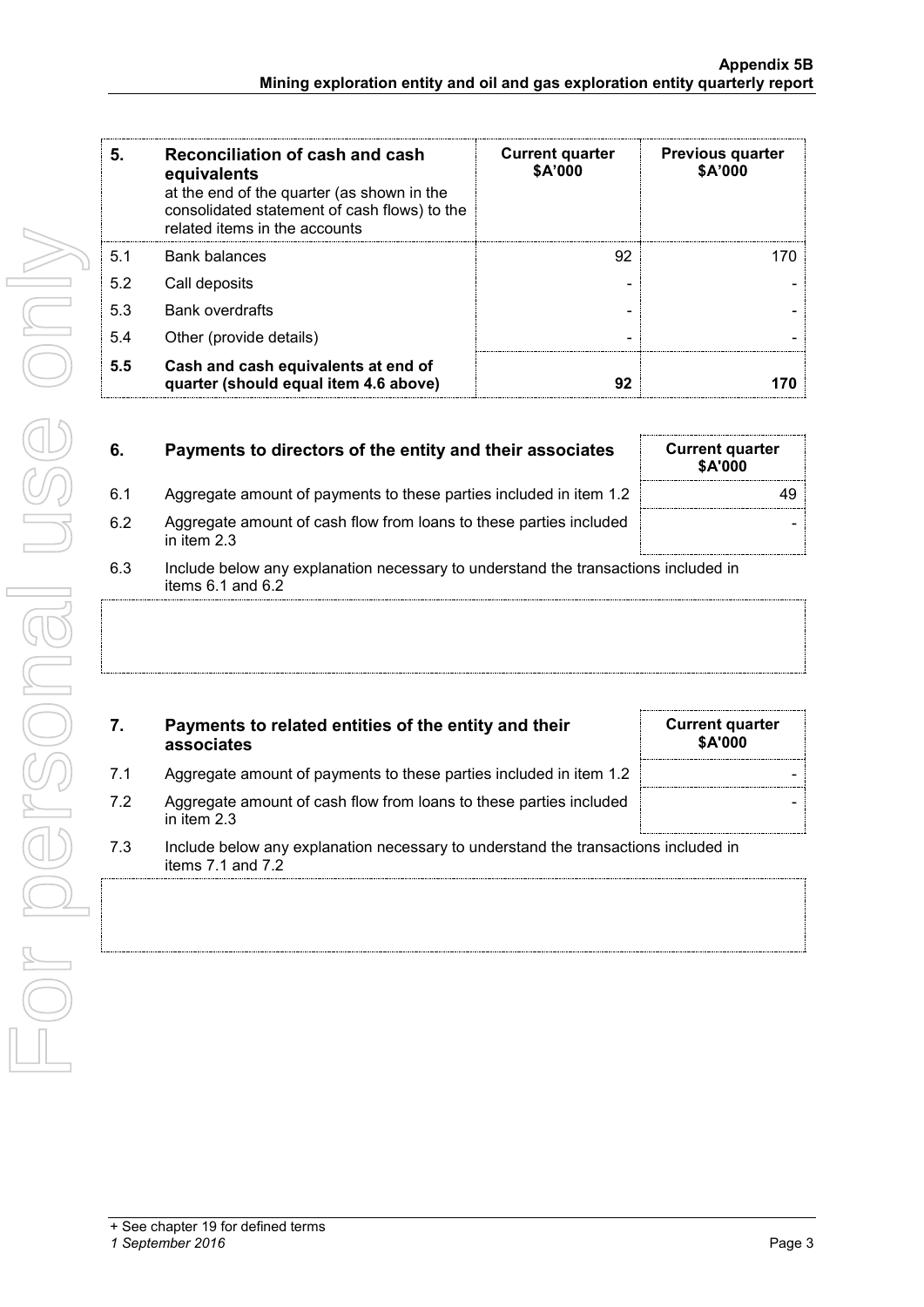| 8. | <b>Financing facilities available</b> |  |  |
|----|---------------------------------------|--|--|
|    | Add notes as necessary for an         |  |  |
|    | understanding of the position         |  |  |
|    |                                       |  |  |

- 8.1 Loan facilities
- 8.2 Credit standby arrangements
- $8.3$  Other (please specify)

| <b>Total facility amount</b><br>at quarter end<br>\$A'000 | Amount drawn at<br>quarter end<br>\$A'000 |
|-----------------------------------------------------------|-------------------------------------------|
| 1.155                                                     | 1.155                                     |
|                                                           |                                           |
|                                                           |                                           |

8.4 Include below a description of each facility above, including the lender, interest rate and whether it is secured or unsecured. If any additional facilities have been entered into or are proposed to be entered into after quarter end, include details of those facilities as well.

| 9.  | <b>Estimated cash outflows for next quarter</b> | <b>\$A'000</b> |
|-----|-------------------------------------------------|----------------|
| 9.1 | Exploration and evaluation                      | 150)           |
| 9.2 | Development                                     |                |
| 9.3 | Production                                      |                |
| 9.4 | Staff costs                                     | (110)          |
| 9.5 | Administration and corporate costs              | 120)           |
| 9.6 | Other (provide details if material)             |                |
| 9.7 | Total estimated cash outflows                   | 380            |

| 10.  | <b>Changes in</b><br>tenements<br>(items $2.1(b)$ and<br>$2.2(b)$ above)                          | Tenement<br>reference<br>and<br><b>location</b> | <b>Nature of interest</b>                                | Interest at<br>beginning<br>of quarter | <b>Interest</b><br>at end of<br>quarter |
|------|---------------------------------------------------------------------------------------------------|-------------------------------------------------|----------------------------------------------------------|----------------------------------------|-----------------------------------------|
| 10.1 | Interests in mining<br>tenements and<br>petroleum tenements<br>lapsed, relinquished<br>or reduced |                                                 | Please refer to the<br><b>Quartely Activities report</b> |                                        |                                         |
| 10.2 | Interests in mining<br>tenements and<br>petroleum tenements<br>acquired or increased              |                                                 | Please refer to the<br><b>Quartely Activities report</b> |                                        |                                         |